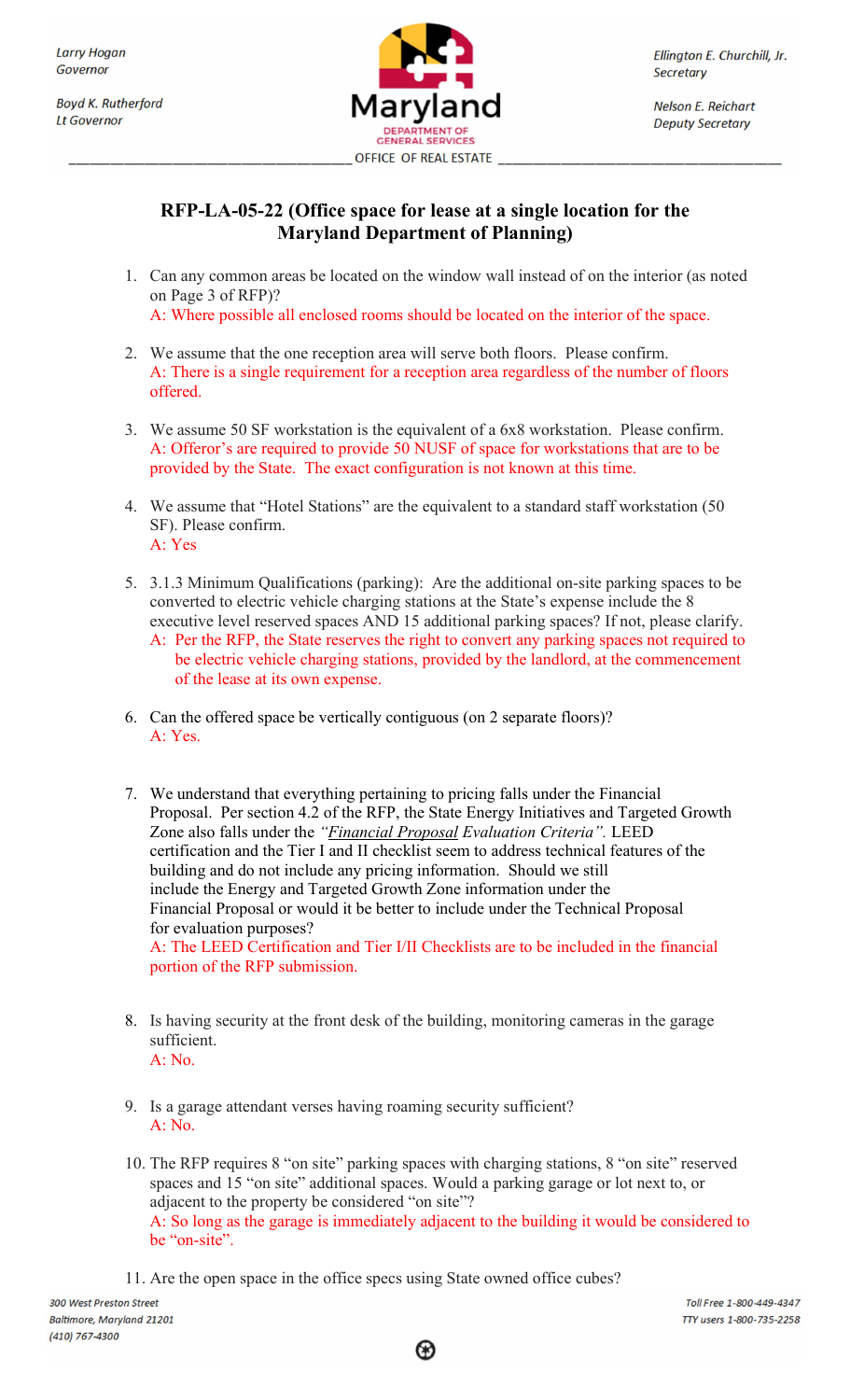## A: Yes

- 12. Related to 3.1 Please confirm that parking spaces can be located on building adjacent lot/parking garage structure (same side of street as main building entrance). A: See answer to Question 10.
- 13. Related to 3.1 Please confirm that parking spaces can be located on building adjacent lot/parking garage structure (across the street to main building entrance). A: See answer to Question 10.
- 14. Please confirm that the Department of General Services Office of Real Estate General Performance Standards and Specifications for State of Maryland Leased Facilities referenced in the RFP only applies to the 12,245 NSF of proposed leased space. A: The General Performance Standards details more than what is just required of the 12,245 NSF of proposed leased space. Please refer to the Performance standards for the encompassing list of what is required in the space being offered to the State.
- 15. Related to 3.1.1 Please confirm the cost of power for the Electric Charging Stations be paid by the tenant? A: No. the cost of power for the Electric Vehicle Charging Stations are to be paid by the landlord.
- 16. Related to 3.3 Does security personnel need to be armed or unarmed? A: Security personnel can be unarmed.
- 17. Related to 3.3 Our building participates in a security cooperative that shares off hours responsibility of security with adjacent building owner. The building does have security on site during normal office hours and has security personnel located directly next door that patrols and monitors the premises outside of traditional office hours. Does this arrangement meet the security needs of the tenants? A: No.
- 18. Related to 3.3 In regard to parking security the parking operator provides security on site during normal office hours. The off hours security is performed through a security cooperative located directly next door that patrols and monitors the parking spots outside of traditional office hours. Does this arrangement meet the security needs of the tenants? A: No.
- 19. Does the Executive area require any offices or rooms on the window line? A: See answer to question 1.
- 20. Regarding Personnel: Is there a breakdown by department of whom is in which department that can be provided? A: Yes. A revised space program has been released with Amendment 3. The requirement

has been broken down by department into Operations, Planning Data, Planning Services, and Various. The Operations and Planning Services division should be located on the same floor and adjacent to each other, and the Planning Data group can be separated if needed. All items labeled "various" should be centrally located as they will be shared by all units.

- 21. Do specialty printing and mapping need to be on the same floor as everyone else?
	- A: See answer to question 20.
- 22. Communication storage and design library need to be on the same floor as everyone else?